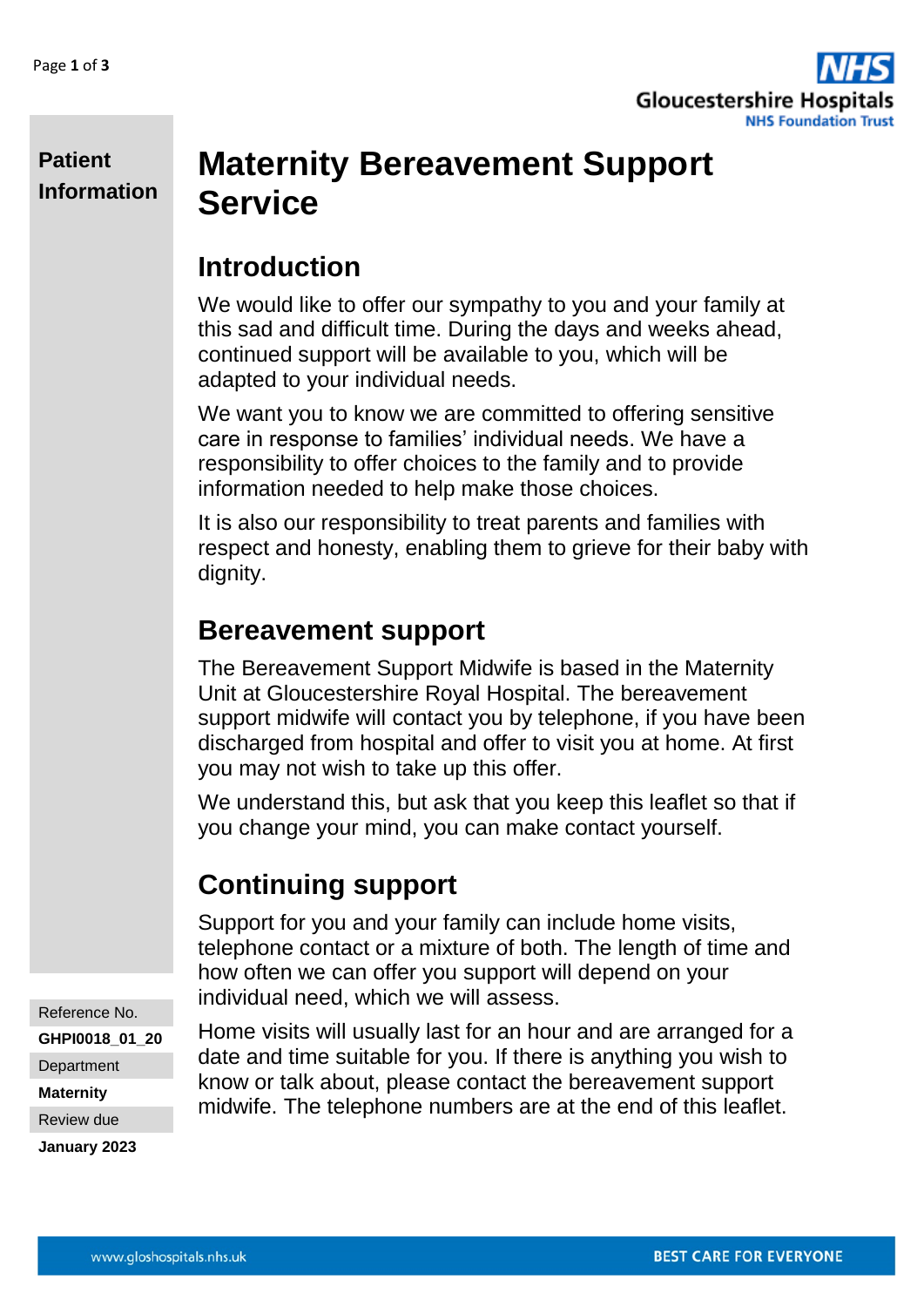

#### **Patient Information**

## **Photographs**

If photographs were taken of your baby by the hospital photographer, they will be developed in the Medical Photography department. When they are ready, you will be contacted so that arrangements can be made for them to be delivered to you.

#### **Remembrance service**

An annual remembrance service is held for parents, family and friends. At Gloucestershire Royal Hospital the service is held in the hospital chapel on the last Friday of September and it is held at St Luke's Church, Cheltenham on the first Friday of October.

## **Contact information**

#### **Bereavement Support Midwife** Maternity Unit

The Women's Centre Gloucestershire Royal Hospital

Tel: 0300 422 5564 Tel: 07799 060328 Mondays, Wednesday and Friday, 8:00am to 4:00pm

Messages will be returned on the midwife's next working day.

#### **Hospital Chaplains**

Tel: 0300 422 6200 Monday, Wednesday, Thursday and Friday, 9:00am to 5:00pm

#### **Bereavement Officer**

Tower Block, Gloucestershire Royal Hospital Tel: 0300 422 6742 Monday to Friday, 8:30am to 4:00pm

#### **Further information**

**Stillbirth and Neonatal Death Society (SANDS)** Tel: 0207 436 5881 Website: [www.uk-sands.org](http://www.uk-sands.org/)